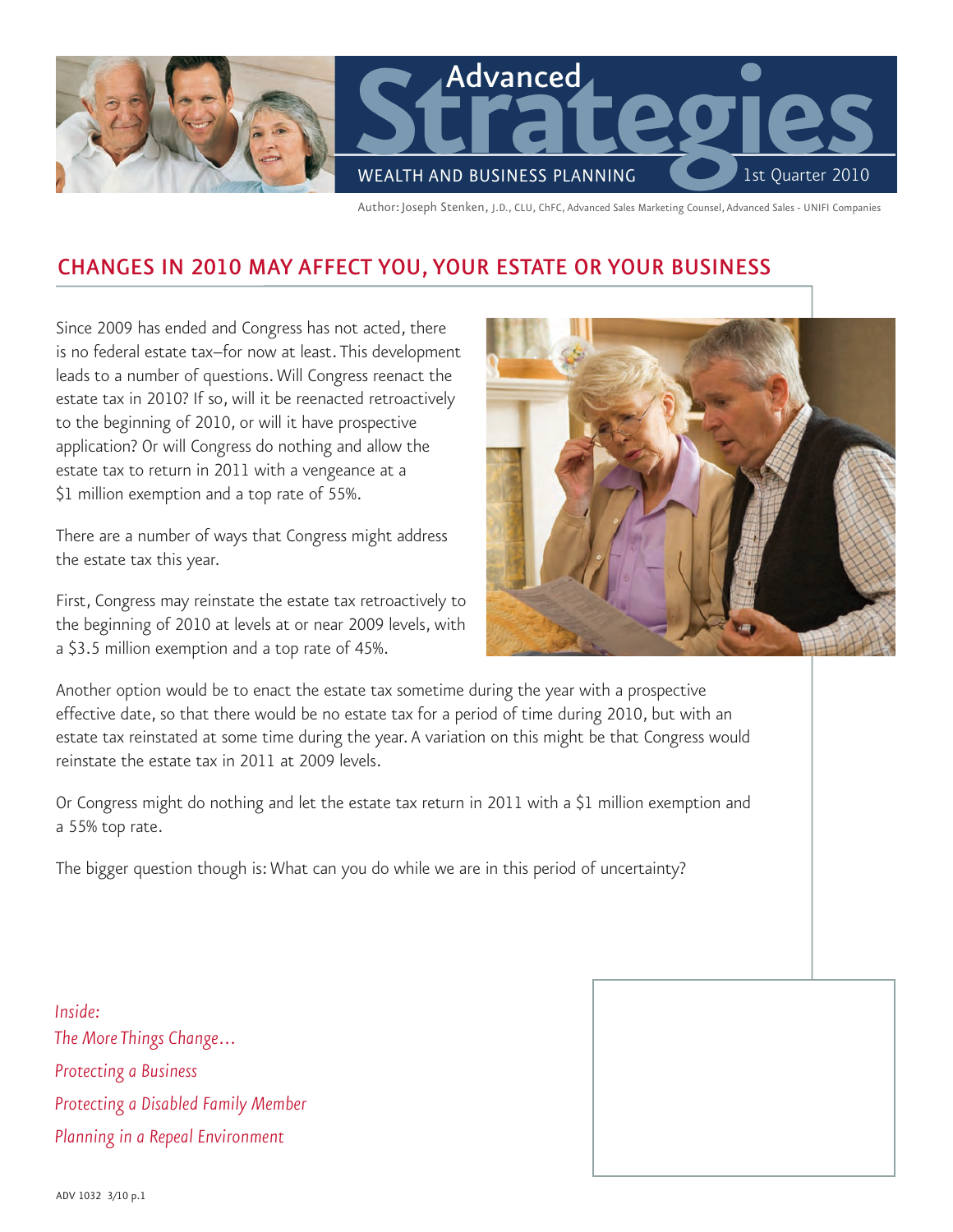#### To quickly review what the rules are for 2010:

- The estate tax and generation skipping transfer tax are repealed for 2010.
- The gift tax exemption is \$1 million.
- The highest marginal gift tax rate is equal to 35%. It is possible that if Congress reinstates the estate and generation skipping transfer tax retroactively to the beginning of 2010, the highest gift tax rate will rise as well.
- The step-up in basis rules are replaced by modified carry-over basis rules.

#### For 2011, the following rules are scheduled to come into effect if Congress does not act:

• The estate tax and gift tax exemption amounts will be \$1 million.

- The generation skipping transfer tax exemption will be somewhat more than \$1 million, based on inflation since 2003.
- The highest marginal estate and gift tax rate will be 55%, plus a 5% surcharge to phase out the benefit of the unified credit on estates with a value in excess of \$10 million.



Even though the estate tax may be repealed for one year, that does not mean that making plans in the case of an untimely death should not be done. The loss of someone's income could devastate a family. And the loss of an important employee could devastate a business, especially if the business has any kind of business debt.

# Protecting a Business

In addition to the impact that a death might have on a family, a death of a key employee can affect a business and the families that rely on that business for support. While it may be obvious that a business should insure its building, machinery, and other equipment, it may be even more important to insure its most important

> assets—its managerial skill and experience. Andrew Carnegie was once quoted as saying that you could take away his factories, plants, railroads, ships, and money, but if you left him with his managers, he would be able to have back those tangible assets in two or three years. And the odds of a person dying before 65 are not remote. In a business with two male owners who are both age 45, there is nearly a 25% chance of one of the owners dying before they reach age 65.\* If there are

three male owners, each aged 45, there is over a 33% chance that one of the owners will die before age 65.\* If the business will be continued after the death of a key employee, life insurance proceeds can be used to obtain a replacement key employee, replace lost profits, provide a financial cushion, or make survivor income payments. If the business will be sold, then there will be cash to fund a stock redemption sale. If the company will be liquidated, the cash can be used for the surviving family to offset the lost business value.

# The More Things Change…

One thing to keep in mind is that some things do not change, even in the face of continual changes in the tax laws. One thing that will not change is that people will still die, and they will die unexpectedly. Young couples will want to protect their families in the case of an unexpected loss. Businesses will still need to make plans to deal with the death, disability, or retirement of an owner or key employee. And families will still be interested in providing for children with special needs.

<sup>\*</sup> Source: Don Cady, Field Guide to Estate, Employee, & Business Planning, 2010 ed., The National Underwriter Co., p. 195.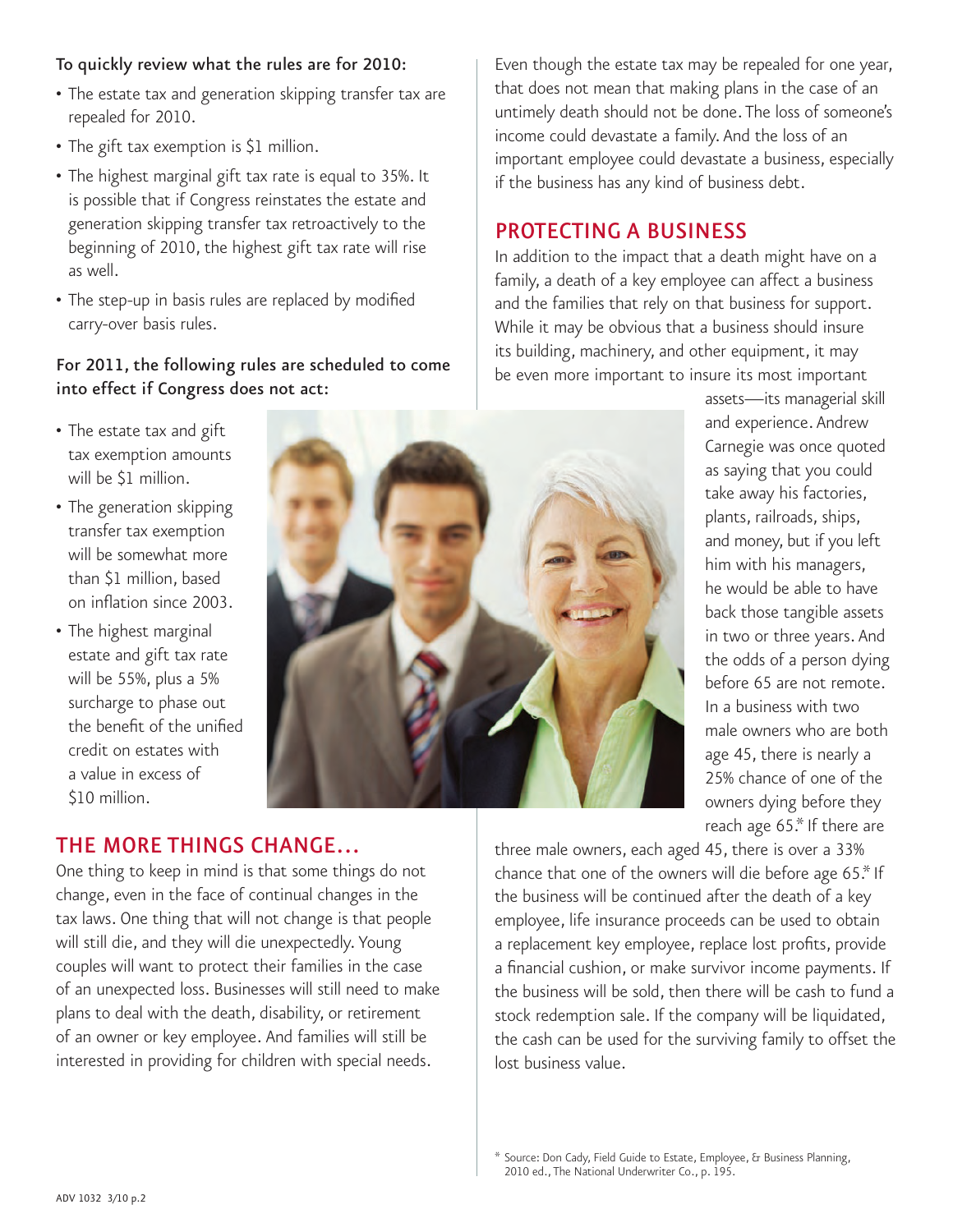## Protecting a Disabled Family Member

Another area where life insurance can help in planning regardless of whether there is an estate tax is planning for a member of the family who is physically or mentally disabled. Most often the disabled family member is a

minor or adult child, but special needs planning could also involve a dependent parent or another relative. If a disabled person is relying on you for care or support, life insurance is an ideal vehicle to ensure that that care and support will continue after an untimely death. The proceeds from a life insurance policy could be used to finance a "special needs trust"for the disabled individual. A special needs trust can be used to take care of property that can be used to benefit the disabled individual while at the same time ensuring that the disabled individual will not lose government benefits and services. The objective should be to have the life insurance proceeds

supplement, not replace, government programs such as Supplemental Security Income (SSI) and Medicaid.

## Planning in a Repeal Environment

With the carryover basis rules that are in effect for 2010 (so far), life insurance and life insurance trusts will continue to have a place while the estate tax is repealed. Life insurance can grow on a tax-free basis and will not be subject to income tax after the person whose life was covered dies. Also, using life insurance trusts in conjunction with the annual gift tax exclusion (\$13,000 per person in 2010) can allow leveraging of the exclusion to even greater benefit. You may also want to take out a short-term life policy to provide funds to pay income taxes on property that will be subject to a carry-over basis, or to equalize distributions among beneficiaries

who received assets with a built-in gain and others who received property where the basis step-up was allocated.

It is important that you try to keep records that indicate what was paid for particular assets. Also, provisions should be added to current estate planning documents that give your executor the power to allocate the

> allowable basis increase to your assets that could be included in your estate, regardless of whether those assets pass under your will (probate assets) or outside of your will (nonprobate assets). Executors can be indemnified and held harmless for making this allocation (recipients of low basis property

may complain about the allocations). Or specific direction could be given to the executor to allocate the basis step-up among particular assets.

If you would die in 2010, until the resolution of repeal and retroactive reinstatement of the estate tax, your executor may want to delay distribution of assets to your beneficiaries and forgo sales of assets during 2010.

Something else to consider is to make taxable gifts in 2010. The gift tax during 2010 is 35%, while the highest rate in 2009 was 45% and the highest rate is scheduled to rise to 55% in 2011. Note that it is possible that Congress may restore the 45% rate retroactively to the beginning of 2010, but that gift tax returns for gifts made in 2010 are not due until April 2011, or with extensions, October 2011.